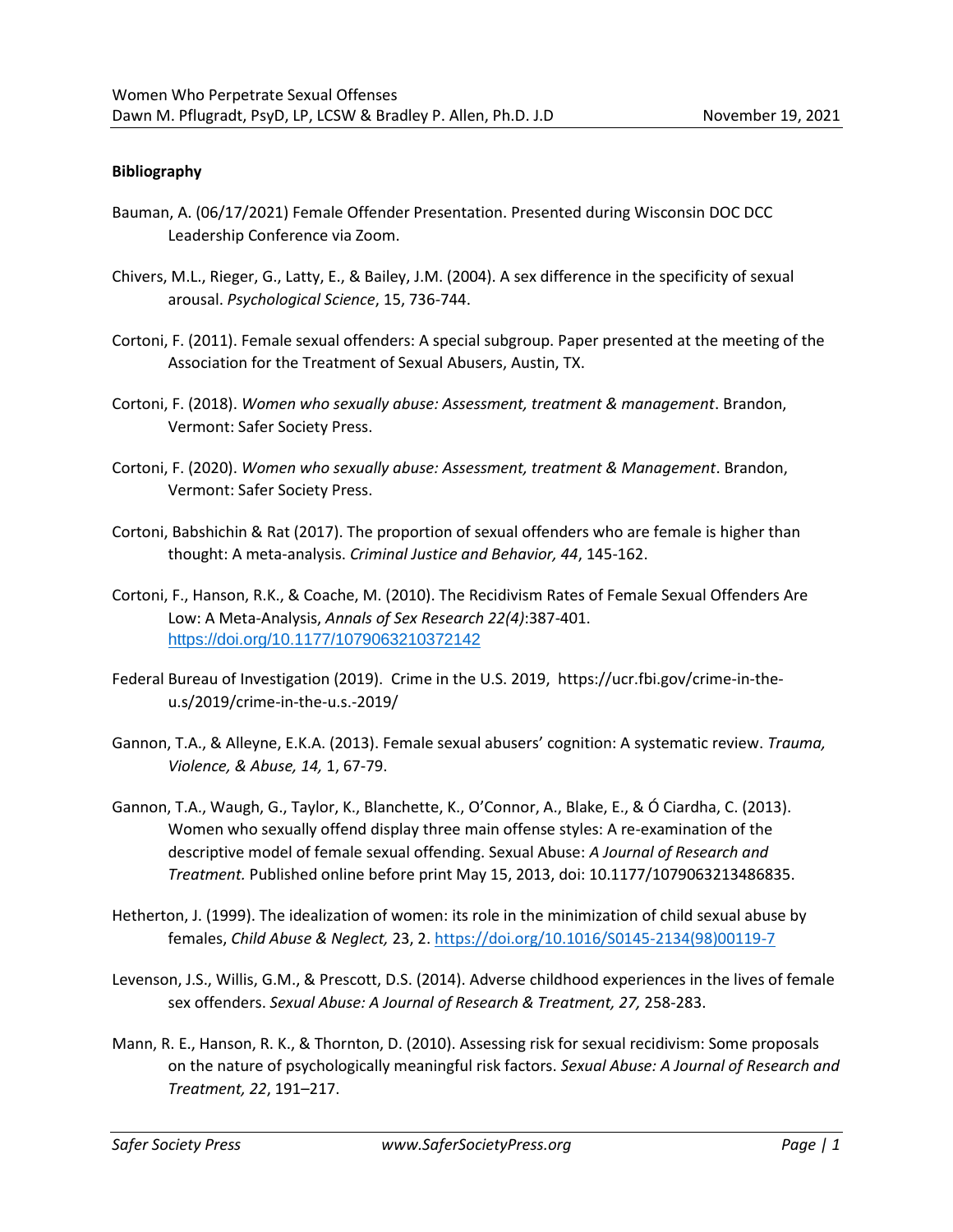- Pflugradt, D.M., & Allen, B.P. (2010). An exploratory analysis of executive functioning for female sexual offenders: a comparison of characteristics across offense typologies, *J Child Sex Abuse, 19(4):*434-49. DOI: [10.1080/10538712.2010.495701](https://doi.org/10.1080/10538712.2010.495701)
- Pflugradt, D.M., & Allen, B.P. (2012). A grounded theory analysis of sexual sadism in females. Journal of Sexual Aggression. 18, 325-337.
- Pflugradt, D.M. & Allen, B.P. (2013). Identifying sadists among female sexual offenders using the cumulative scale of severe sexual sadism. Sex Offender Treatment, 8, Issue 1.
- Pflugradt, D.M., & Allen, B.P. (2015). An exploration of differences between small samples of female sex offenders with pre-pubescent versus post-pubescent victims. *Journal of Child Sexual Abuse,*
- Pflugradt, D.M., & Allen, B.P. (2019). The application of the good lives model to women who commit sexual offenses. *Current Psychiatry Reports, 21*, 119.
- Pflugradt, D.M., Allen, B.P., & Butler, S. (Accepted). The association between anxiety and time to community release in a sample of incarcerated female offenders. *The Prison Journal.*
- Pflugradt, D.M., Allen, B.P., Marshall, W.L. (2018). A gendered strength-based treatment model for female sexual offenders. *Aggression and Violent Behavior, 40,* 12-18.
- Pflugradt, D.M., Allen, B.P., Zintsmaster, A. (2018). Adverse childhood experiences of violent female offenders: a comparison of homicide and sexual perpetrators*. International journal of offender therapy and comparative criminology, 24,* 6.
- Pflugradt, D. & Cortoni, F. (2014). Women who sexually offend: A case study. In Daniel Wilcox, Tanya Garrett & Leigh Harkins (Eds.) *Sex Offender Treatment: A Case Study Approach to Issues and Interventions.* Wiley Publications.
- Russeau, K., Pflugradt, D.M., & Allen, B.P. (2021). The relationship between adverse childhood experiences and antisocial characteristics in women who have committed sexual offenses. [Doctoral dissertation, Wisconsin School of Professional Psychology]
- Steffensmeier, D.Q., & Allan, E.A. (1996). Gender and crime: Toward a gendered theory of female offending. *Annual Review of Sociology, 22*, 459-487.
- Vandiver, D.M., Braithwaite, J., & Stafford, M.C., (2018). An Assessment of Recidivism of Female Sexual Offenders: Comparing Recidivists to Non-Recidivists over Multiple Years. American Journal of Criminal Justice, doi:org/10.1007/s12103-018-9451-9.
- Ward, T. (2010). The good lives model of offender rehabilitation: Basic assumptions, aetiological commitments, & practice implications. In F., McNeill, & C. Trotter (eds.). *New Directions in Theory, Research, & Practice.* Routledge.